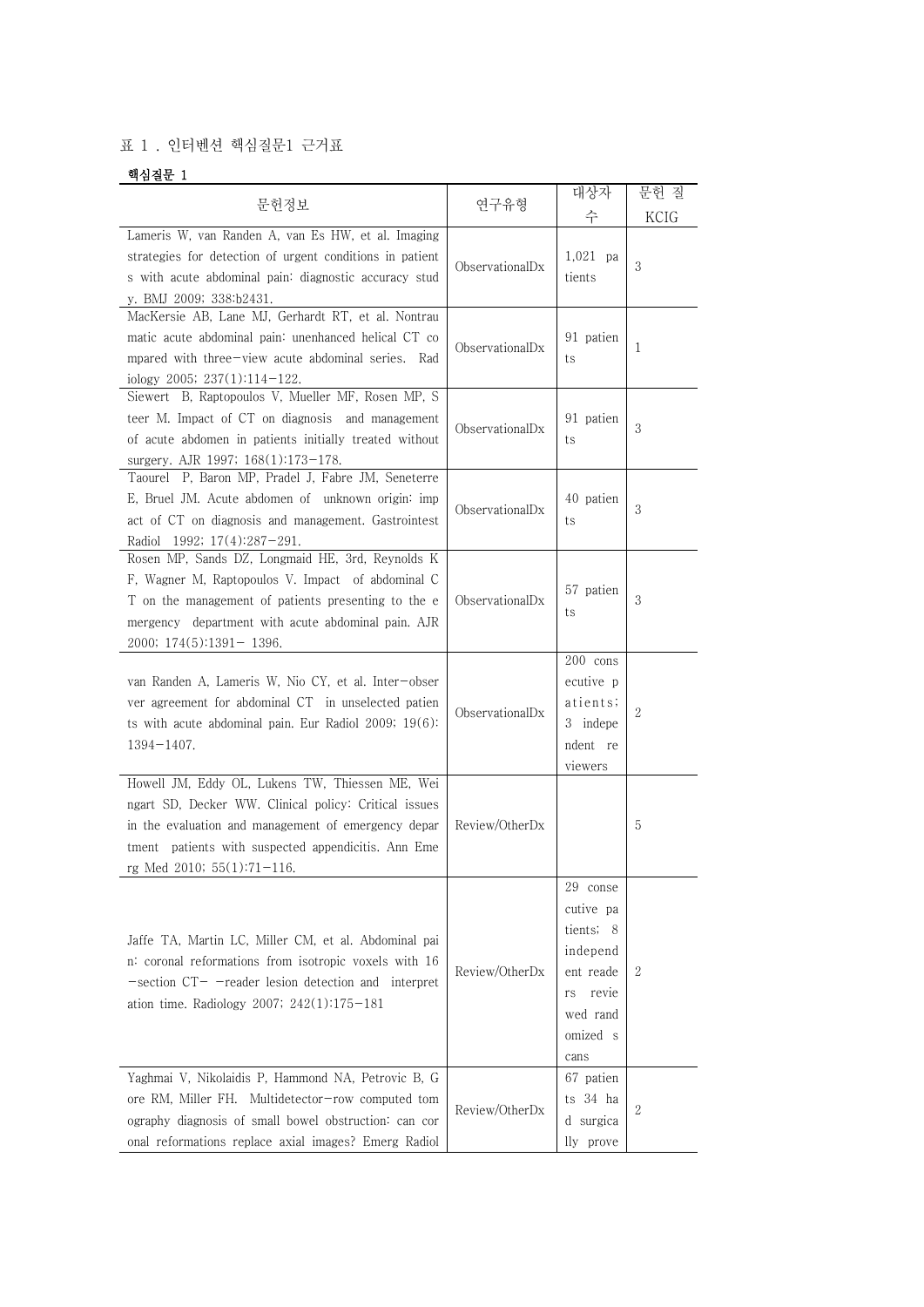| 2006; 13(2):69-72.                                                                                                                                                                                                                                                   |                 | n SBO                                                                          |              |
|----------------------------------------------------------------------------------------------------------------------------------------------------------------------------------------------------------------------------------------------------------------------|-----------------|--------------------------------------------------------------------------------|--------------|
| Zangos S, Steenburg SD, Phillips KD, et al. Acute abd<br>omen: Added diagnostic value of coronal reformations<br>with $64$ - slice multidetector row computed tomograph<br>y. Acad Radiol 2007; 14(1):19-27                                                          | ObservationalDx | 100 cons<br>ecutive p<br>atients;<br>4 indepe<br>ndent bli<br>nded rea<br>ders | $\mathbf{2}$ |
| Singh A, Danrad R, Hahn PF, Blake MA, Mueller PR,<br>Novelline RA. MR imaging of the acute abdomen and<br>pelvis: acute appendicitis and beyond. Radiographics 2<br>007; $27(5):1419-1431$ .                                                                         | Review/OtherDx  |                                                                                | 5            |
| Porter JA, Loughry CW, Cook AJ. Use of the comput<br>erized tomographic scan in the diagnosis and treatmen<br>t of abscesses. Am J Surg 1985; $150(2):257-262$                                                                                                       | ObservationalDx | 89 patien<br>ts                                                                | $\sqrt{2}$   |
| Antevil JL, Egan JC, Woodbury RO, Rivera L, Oreilly<br>EB, Brown CV. Abdominal computed tomography for p<br>ostoperative abscess: is it useful during the first wee<br>k? J Gastrointest Surg 2006; $10(6):901-905$                                                  | ObservationalDx | 262<br>СT<br>examinati<br>ons in $2$<br>27 patien<br>ts                        | 3            |
| Ambrosetti P, Robert J, Witzig JA, et al. Incidence, o<br>utcome, and proposed management of isolated abscess<br>es complicating acute left-sided colonic diverticulitis.<br>prospective study of 140 patients. Dis Colon Rect<br>А<br>um 1992; $35(11):1072-1076$ . | ObservationalDx | 140 cons<br>ecutive p<br>atients                                               | $\mathbf{2}$ |
| Crass RA, Meyer AA, Jeffrey RB, et al. Pancreatic ab<br>scess: impact of computerized tomography on early di<br>agnosis and surgery. Am J Surg 1985; $150(1):127-1$<br>31.                                                                                           | Review/OtherDx  | 21 patien<br>ts                                                                | $\sqrt{2}$   |
| Labs JD, Sarr MG, Fishman EK, Siegelman SS, Camer<br>on JL. Complications of acute diverticulitis of the colo<br>n: improved early diagnosis with computerized tomog<br>raphy. Am J Surg 1988; 155(2):331-336.                                                       | ObservationalDx | 42 patien<br>ts                                                                | 3            |
| Rotman N, Chevret S, Pezet D, et al. Prognostic value<br>of early computed tomographic scans in severe acute<br>pancreatitis. French Association for Surgical Research.<br>J Am Coll Surg 1994; 179(5):538-544.                                                      | ObservationalDx | 228 patie<br>nts                                                               | 3            |
| Tac D, Bohy P, Perlot I, et al. Suspected acute colo<br>n diverticulitis: imaging<br>with low-dose unenhanced<br>multi-detector row CT. Radiology 2005; 237(1):189<br>$-196.$                                                                                        | ObservationalDx | 110 cons<br>ecutive p<br>atients;<br>reader<br>4<br>S                          | 2            |
| Lenchik L, Dovgan DJ, Kier R. CT of the iliopsoas co<br>mpartment: value in differentiating tumor, abscess, an<br>d hematoma. AJR 1994; $162(1):83-86$ .                                                                                                             | ObservationalDx | 44                                                                             | 2            |
| Dobrin PB, Gully PH, Greenlee HB, et al. Radiologic d<br>iagnosis of an intraabdominal abscess. Do multiple tes<br>ts help? Arch Surg 1986; $121(1):41-46$ .                                                                                                         | ObservationalDx | 94 patien<br>ts                                                                | 2            |
| Field TC, Pickleman J. Intra-abdominal abscess unass<br>ociated with prior operation. Arch Surg 1985; 120(7):                                                                                                                                                        | ObservationalDx | 65 patien<br>ts                                                                | 2            |